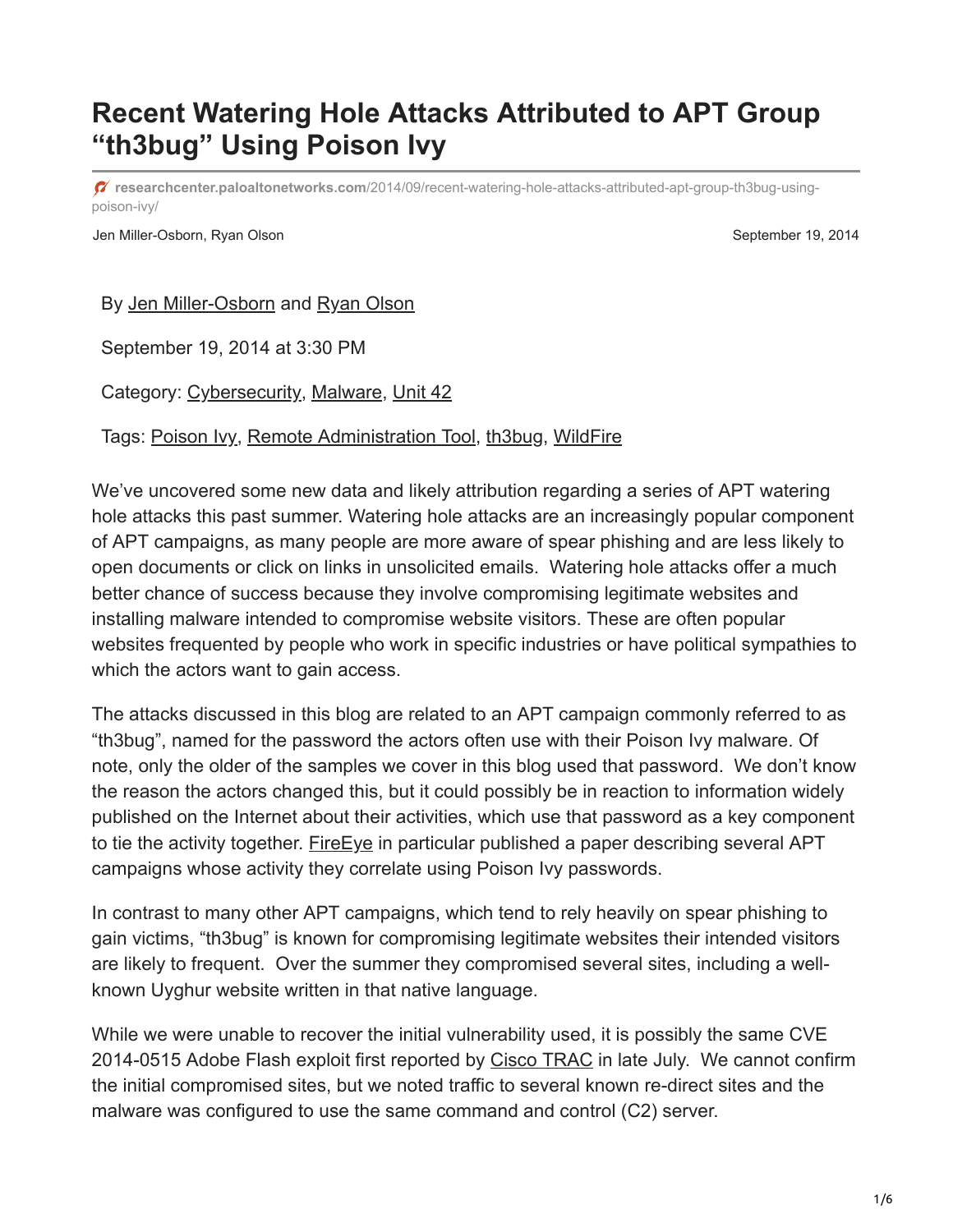In addition, the download dates of many of our files pre-date those noted by Cisco by only a few days. All of the malware were variants of the Poison Ivy Remote Administration Tool (RAT) and were properly identified as such by our WildFire platform. The targets of the attack were:

- Uyghur sympathizers
- An East Asian office for a major US based computer manufacturer
- A major US university
- An international wholesale and retail telecom provider

We saw the first sample on July 14, 2014. This sample had an interesting PDB string - C: \Users\sophie\documents\visual studio 2010\Projects\init\Release\init.pdb with a time date string that exactly matched the PE timestamp of 11 July, 2014.

| <b>SHA256</b>                   | ba509a1d752f3165dc2821e0b1c6543c15988fd7abd4e56c6155de09d1640ce9 |
|---------------------------------|------------------------------------------------------------------|
| MD <sub>5</sub>                 | 18ad696f3459bf47f97734f2f14506e3                                 |
| <b>File Name</b>                | diff.exe                                                         |
| <b>File Size</b>                | 97280                                                            |
| <b>First Seen</b>               | 2014-07-14 13:55:36                                              |
| <b>Download</b><br><b>URL</b>   | www.npec.com .tw/flash/diff.exe                                  |
| <b>Resolution</b>               | 203.69.42.22                                                     |
| C <sub>2</sub><br><b>Domain</b> | diff.qohub.info                                                  |
| <b>Resolution</b>               | 115.23.172.151                                                   |

The next day we collected several copies of the same malware intended for the same industry. They were downloaded from one of the download URLs in the below table, but all had the same MD5 and C2 domain.

## **Table 2**

**Table 1**

| <b>SHA256</b>    | 9d149baceaaff2a67161fec9b8978abc22f0a73a1c8ce87edf6e2fb673ac7374 |
|------------------|------------------------------------------------------------------|
| MD <sub>5</sub>  | 1ea41812a0114e5c6ae76330e7b4af69                                 |
| <b>File Name</b> | diff exe                                                         |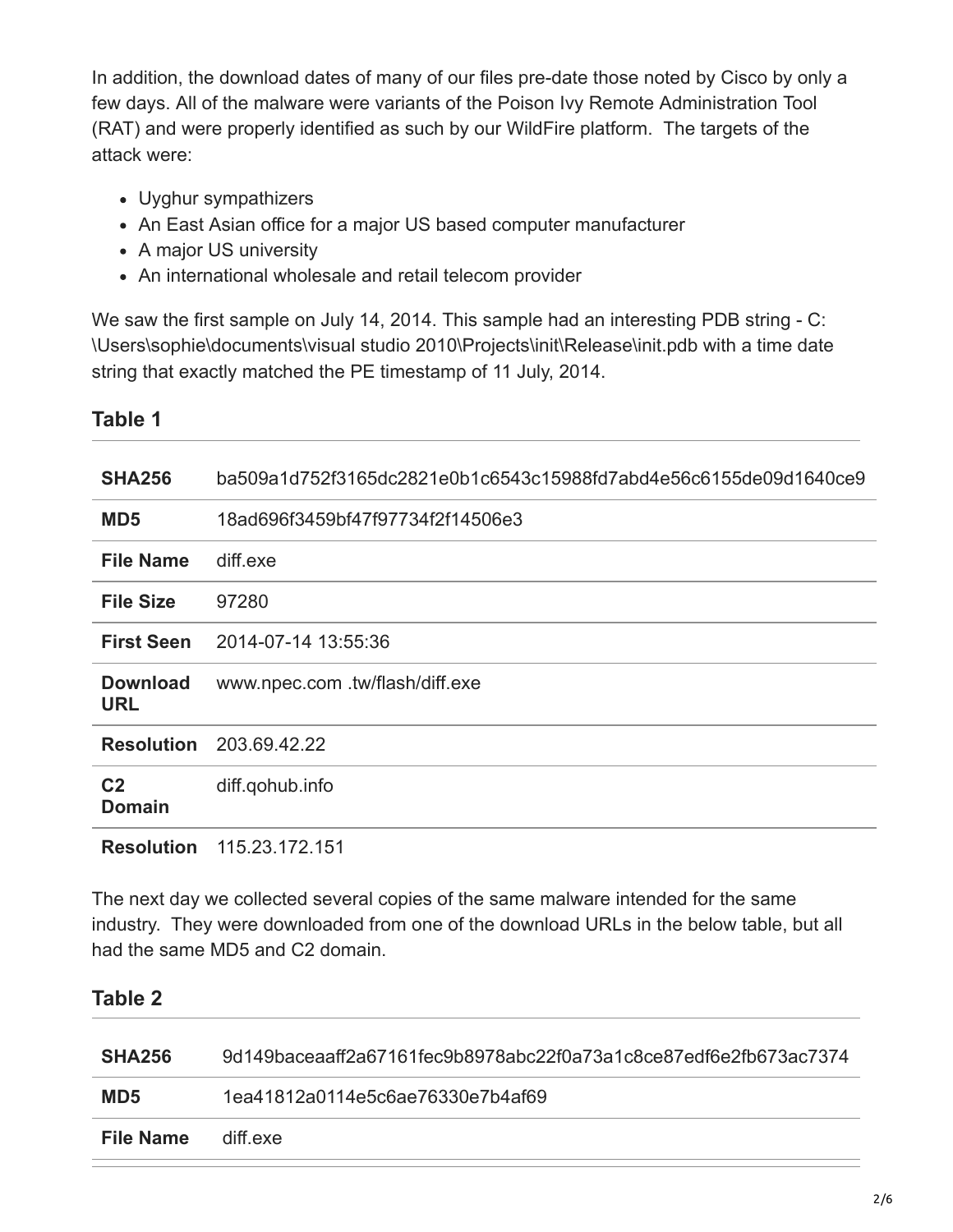| <b>File Size</b>               | 126976                                                                                           |
|--------------------------------|--------------------------------------------------------------------------------------------------|
| <b>First Seen</b>              | 2014-07-15 18:22:25                                                                              |
| <b>Download</b><br><b>URLs</b> | www.aanon.com.tw/flash/diff.exewww.npec.com<br>.tw/flash/diff.exeuyghurweb.net/player/gmuweb.exe |
| <b>Resolution</b>              | 203.69.42.22                                                                                     |
| <b>C2 Domain</b>               | diff.gohub.info                                                                                  |
| <b>Resolution</b>              | 115.23.172.151                                                                                   |

On July 16 WildFire picked up a malicious executable hosted on uyghurweb.net, a legitimate Uyghur website that was compromised to infect users. The file was named "PYvBte.jar" but was actually a Windows executable. The file has the characteristics listed in Table 3, and appears to be a stand-alone executable version of the Metasploit Meterpreter shell. When this file runs, it downloads a payload from uyghurweb.net/player/gmuweb.exe and executes it. This file is the same Poison Ivy RAT described in Table 2.

The Meterpreter payload masquerades as a copy of the ApacheBench tool made by the Apache Software Foundation.

| Property          | Value                                |
|-------------------|--------------------------------------|
| Description       |                                      |
| File description  | ApacheBench command line utility     |
| Type              | Application                          |
| File version      | 22140                                |
| Product name      | Apache HTTP Server                   |
| Product version   | 2214                                 |
| Copyright         | Copyright 2009 The Apache Software F |
| <b>Size</b>       | 72.0 KB                              |
| Date modified     | 9/19/2014 3:46 PM                    |
| Language          | English (United States)              |
| Original filename | ab.exe                               |

## **Table 3**

**SHA256** ccfe61a28f35161c19340541dfd839075e31cd3b661f0936a4c667d805a65136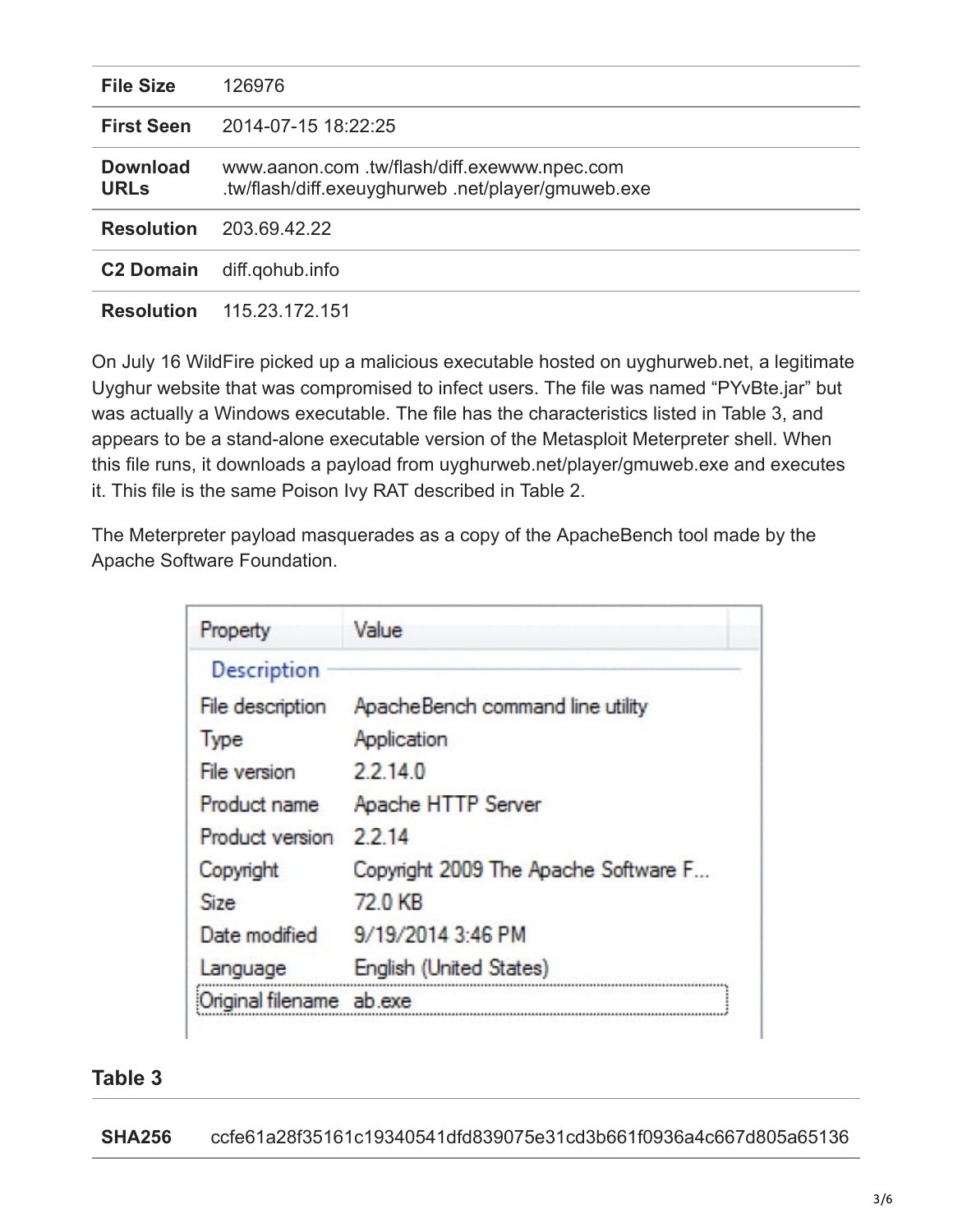| MD <sub>5</sub>               | 7b0cb4d14d3d8b6ccc7453f7ddb33997      |
|-------------------------------|---------------------------------------|
| File Name PYvBte.jar          |                                       |
| <b>File Size</b>              | 73802                                 |
|                               | <b>First Seen</b> 2014-07-16 01:42:24 |
| <b>Download</b><br><b>URL</b> | uyghurweb .net/player/PYvBte.jar      |

On 21 July, we detected another sample that was noted in the Cisco TRAC blog. The initial download URL and IP resolution were different than the previous samples, but the C2 domain and resolution matched. This file is also a Poison Ivy variant.

**Table 4**

| <b>HONIC 4</b>                  |                                                                  |
|---------------------------------|------------------------------------------------------------------|
| <b>SHA256</b>                   | 7f39e5b9d46386dd8142ef40ae526343274bdd5f27e38c07b457d290a277e807 |
| MD <sub>5</sub>                 | efad656db0f9cc92b1e15dc9c540e407                                 |
| <b>File Name</b>                | setup.exe                                                        |
| <b>File Size</b>                | 126976                                                           |
| <b>First Seen</b>               | 2014-07-21 05:09:56                                              |
| <b>Download</b><br><b>URL</b>   | www.ep66.com .tw/setup.exe                                       |
|                                 | <b>Resolution</b> 203.69.42.23                                   |
| C <sub>2</sub><br><b>Domain</b> | app.gohub.info                                                   |
| <b>Resolution</b>               | 115.23.172.151                                                   |

Based on historical IP resolution overlaps between the above C2 domains and other domains that have also resolved to the same IPs, we found an additional sample from the beginning of this year.

Interestingly, the first sample was not logged in VirusTotal prior to our submission, despite the sample having been in use in the wild for at least seven months. In addition, it is the only sample tied to this activity we found that used the Poison Ivy password "th3bug". AVAST wrote a [blog](https://blog.avast.com/2013/01/22/reporters-without-borders-website-misused-in-wateringhole-attack/) related to the activity we describe here and tied a file with the same name, but the sample we found doesn't match any other details of the file they documented.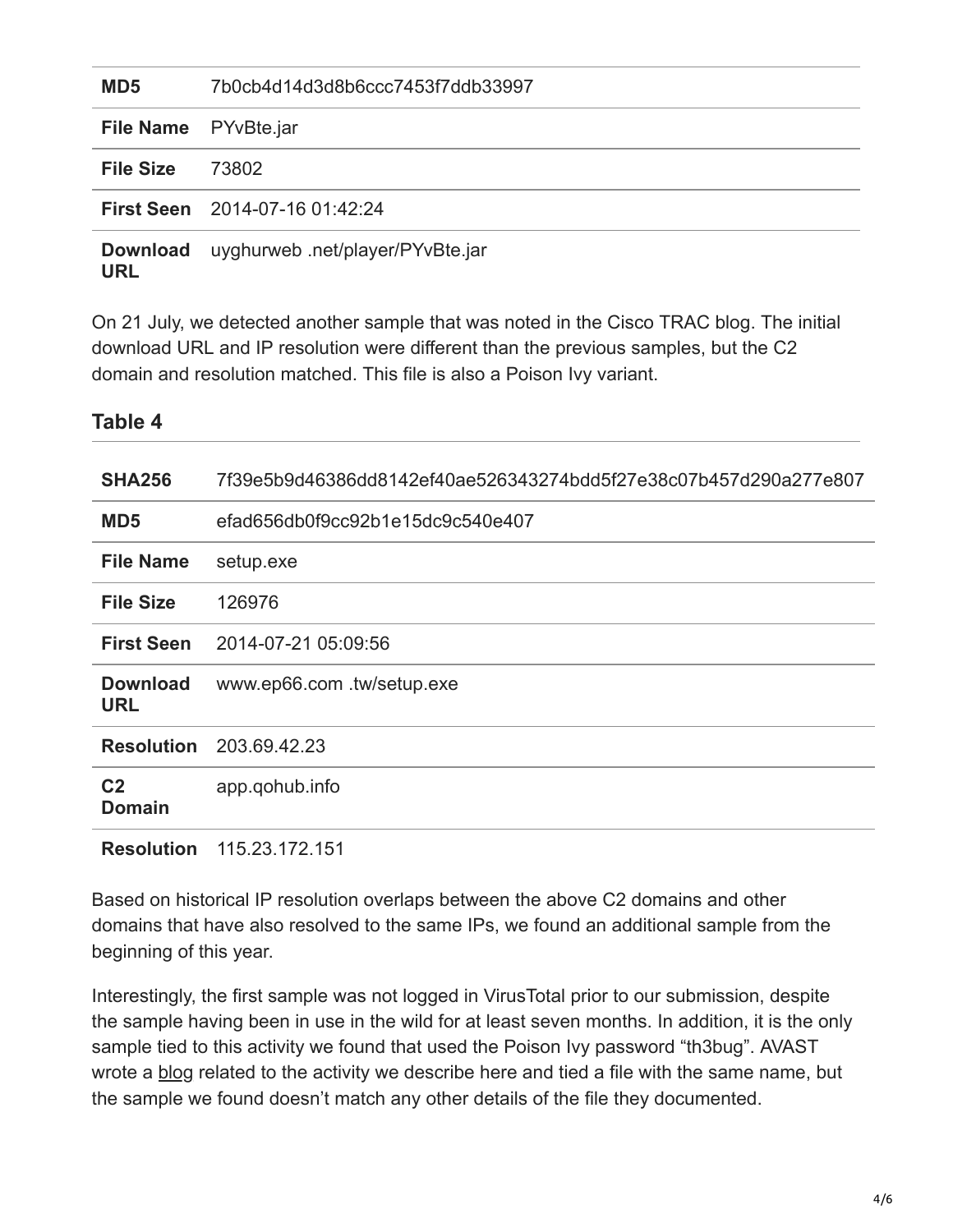Also of note, the IP resolution for this C2 domain was changed to match the IP resolution of the C2 domains used in the July activity only a few days after these samples were seen. Additionally, the files PE timestamp was January 21, the day before we detected the sample. Targeted industries for this series are listed below.

- Another international wholesale and retail telecom provider
- A major visual computing company headquartered in the US
- A state-owned East Asian financial services company

| <b>SHA256</b>                   | e3d02e5f69d3c2092657d64c39aa0aea2a16ce804a47f3b5cf44774cde3166fe |
|---------------------------------|------------------------------------------------------------------|
| MD <sub>5</sub>                 | 0cabd6aec2555e64bdf39320f338e027                                 |
| <b>File Name</b>                | AppletLow.jar                                                    |
| <b>File Size</b>                | 53248                                                            |
| <b>First Seen</b>               | 2014-01-22 18:47:03                                              |
| <b>Download</b><br><b>URL</b>   | 140.112.158.132/phpmyadmin/test/AppletLow.jar                    |
| C <sub>2</sub><br><b>Domain</b> | 2014year.gpoe.com                                                |
| <b>Resolution</b>               | 192.168.1.3                                                      |

Watering hole attacks will continue to be popular with APT campaigns, as they are much harder to defend against then spear phishing attacks. There is no way for people browsing to these websites to know in advance the normally trusted website has been compromised and will serve them malware when they visit it.

Ensuring web browsers and operating system software is fully patched and up-to-date is the best way to defend against this type of threat. However, to increase success rates APT campaigns can use zero-day exploits, so even a properly patched system would be [compromised. Palo Alto Networks users should use our firewall's ability to block executable](https://www.paloaltonetworks.com/documentation/pan-os/pan-os/section_9/chapter_6.html) downloads unless the user specifically authorizes it. If you want to allow executables through but prefer that they be analyzed for malicious activity, use our WildFire platform, which correctly identified all of the files listed in this blog as malware and provides users with a full report on the samples host and network-based activities.

**Get updates from Palo Alto Networks!**

**Table 5**